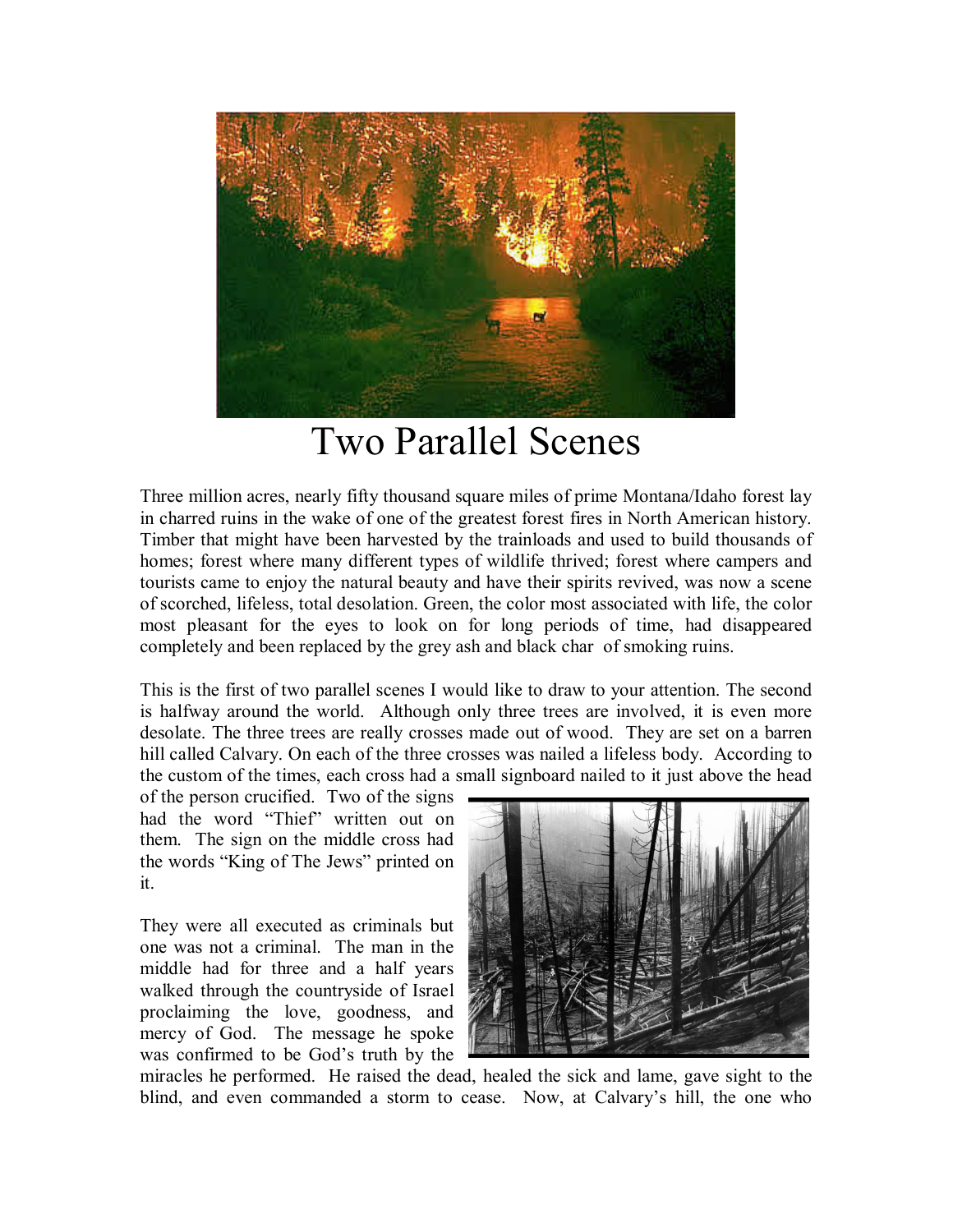brought such life to others by word and deed has been killed and his lifeless body is hanging on the cross.

Let me fast forward you to the present. The year is 2007. Almost two thousand years after Christ's death, and nearly 100 years after the Great Montana forest fire of 1910. If you were to go to Montana today you would be hard pressed to find any remaining traces of the fire which laid waste to a large part of the state. The great forest has grown up once again. Timber is being harvested. Animals live in it. Tourists and outdoors people of all types visit it. The beautiful green has returned. Life has issued forth from that scene of desolation.

And what life has issued forth from that other scene of desolation! The body of the Lord



Jesus was carefully taken down from the cross and laid in a tomb. The mouth of the tomb was closed with a large rock. After lying cold and lifeless for three days in a state of death, the body of the Lord Jesus came back to life in resurrection. Rising he became the victor over death's awful power. He is now lifted up to the highest place in heaven. Seated at God the Father's right hand, his name is exalted higher than every other name.

Millions of souls have received the gift of eternal life by believing on his name. "The wages of sin is death but the gift of God is eternal life through Jesus Christ the Lord." (Rom.6:23) They are millions who otherwise would have been swept away to everlasting destruction through the dark power sin had in their lives. Self-reformation, philosophies, or man's religion could never have set them free. But Jesus Christ, the risen Savior has the power to set the vilest sinner free, and to give them a hope of heaven. "If the Son therefore shall make you free, ye shall be free indeed." (John 8:36)

Millions have found life by believing in him. Yet God is waiting for even more to come and be saved. Will you be one who decides to trust in the Lord Jesus for eternal life? "If thou shalt confess with thy mouth the Lord Jesus, and shall believe in thine heart that God has raised him from the dead thou shalt be saved. For with the heart man believeth unto righteousness and with the mouth confession is made unto salvation." (Rom. 10: 9- 10)

And what a life sinners may find in the Lord Jesus! "I am come that they might have life and they might have it more abundantly." (John 10:10) There is no other way to live life to the fullest but by drawing near to the Lord Jesus Christ, who is "…The way, the truth and the Life." (John 14:6)